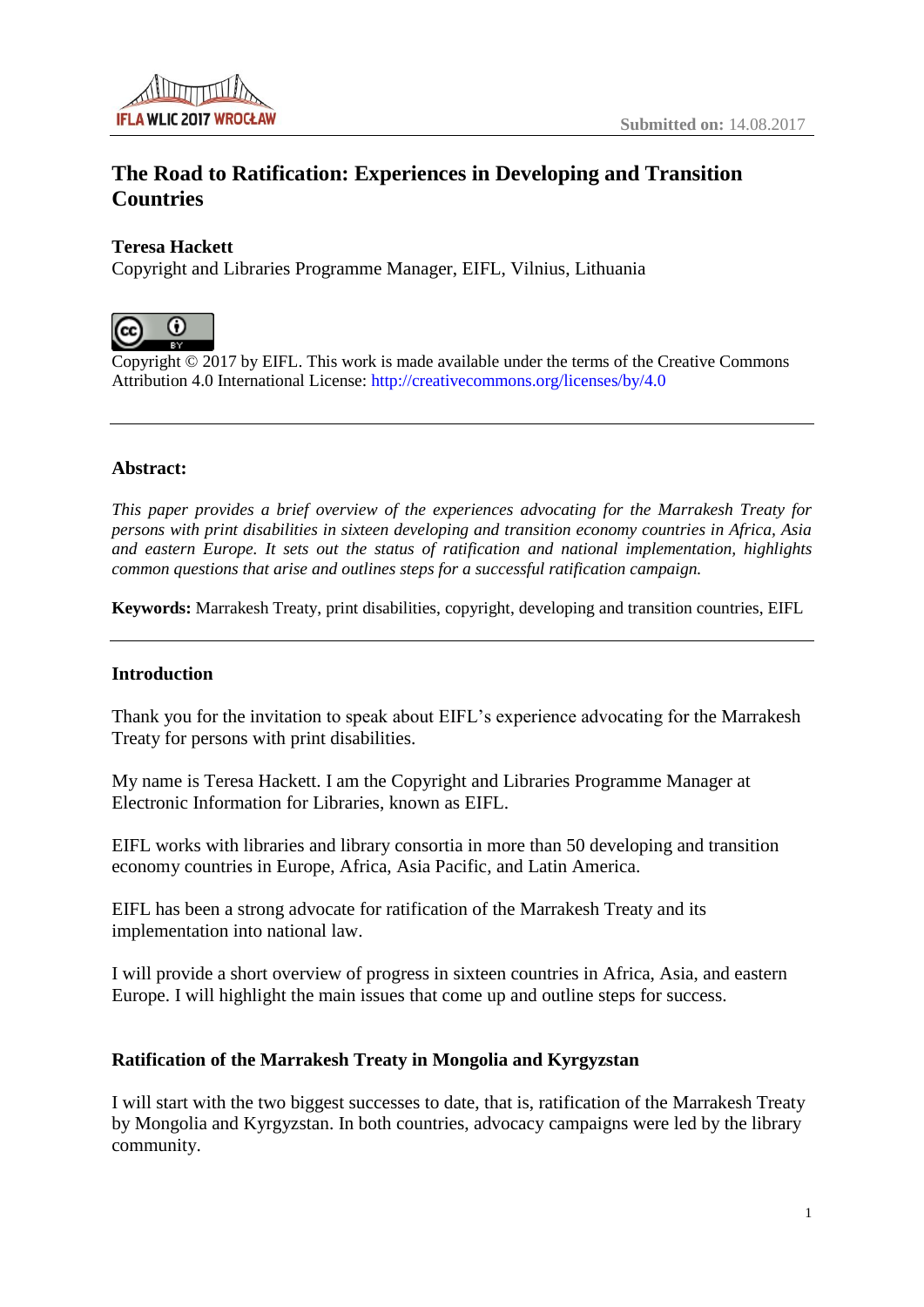In **Mongolia**, the Mongolia Libraries Consortium (MLC) partnered with National Federation of the Blind (MNFB), in a project supported by EIFL.

The campaign featured cooperation with policy makers, a national media campaign that included a 30 minute TV programme on the benefits of the treaty, and a strong advocacy team.

As a result in September 2015, Mongolia became the 10th country to ratify the Marrakesh, marking the halfway point towards its entry into force (20 countries were required to ratify for the treaty to enter into force).

The next steps in Mongolia are to implement the treaty into national copyright law. The draft law might go forward to the Ministry of Justice in September 2017.

In **Kyrgyzstan**, EIFL supported the Kyrgyz Library and Information Consortium (KLIC) to initiate a project called 'Right to read, right to knowledge'.

The campaign included the same ingredients for success as Mongolia: a strong library advocacy team and good cooperation with stakeholders and policy-makers.

In February 2016, a one-day international conference was held in Bishkek with invited representatives of the copyright office, and members of parliament who became sponsors of a bill introducing the treaty into Parliament and steering it through the legislative process.

As a result in May 2017, Kyrgyzstan became the first country in central Asia to join the treaty, as well as the first Russian-speaking country.

The great thing is that Kyrgyzstan is also 'Marrakesh-ready'. What does this mean?

In most countries, two steps are needed to complete the process: ratification of the treaty and implementation into national law.

In Kyrgyzstan, in parallel to the treaty accession process, the copyright law was already amended in March 2017. So when the treaty entered into force in Kyrgyzstan on 15 August 2017, libraries can immediately start to send and receive accessible works from other Marrakesh-ready countries.

What's more, the implementation in Kyrgyzstan is a good implementation. EIFL is reviewing the provisions that could become a model for the region.

# **Progress in Africa**

Next I will talk briefly about Africa where EIFL is involved in eight countries.

In **Senegal**, the Consortium of Libraries of Higher Education (COBESS) has led an advocacy campaign for Marrakesh since 2014, in partnership with local blind groups. COBESS has worked hard with the Senegalese copyright office, the Ministry of Culture, and members of parliament to advocate for the Treaty. COBESS has organized advocacy events and media campaigns. We hope for a positive result before the end of the year - watch this space!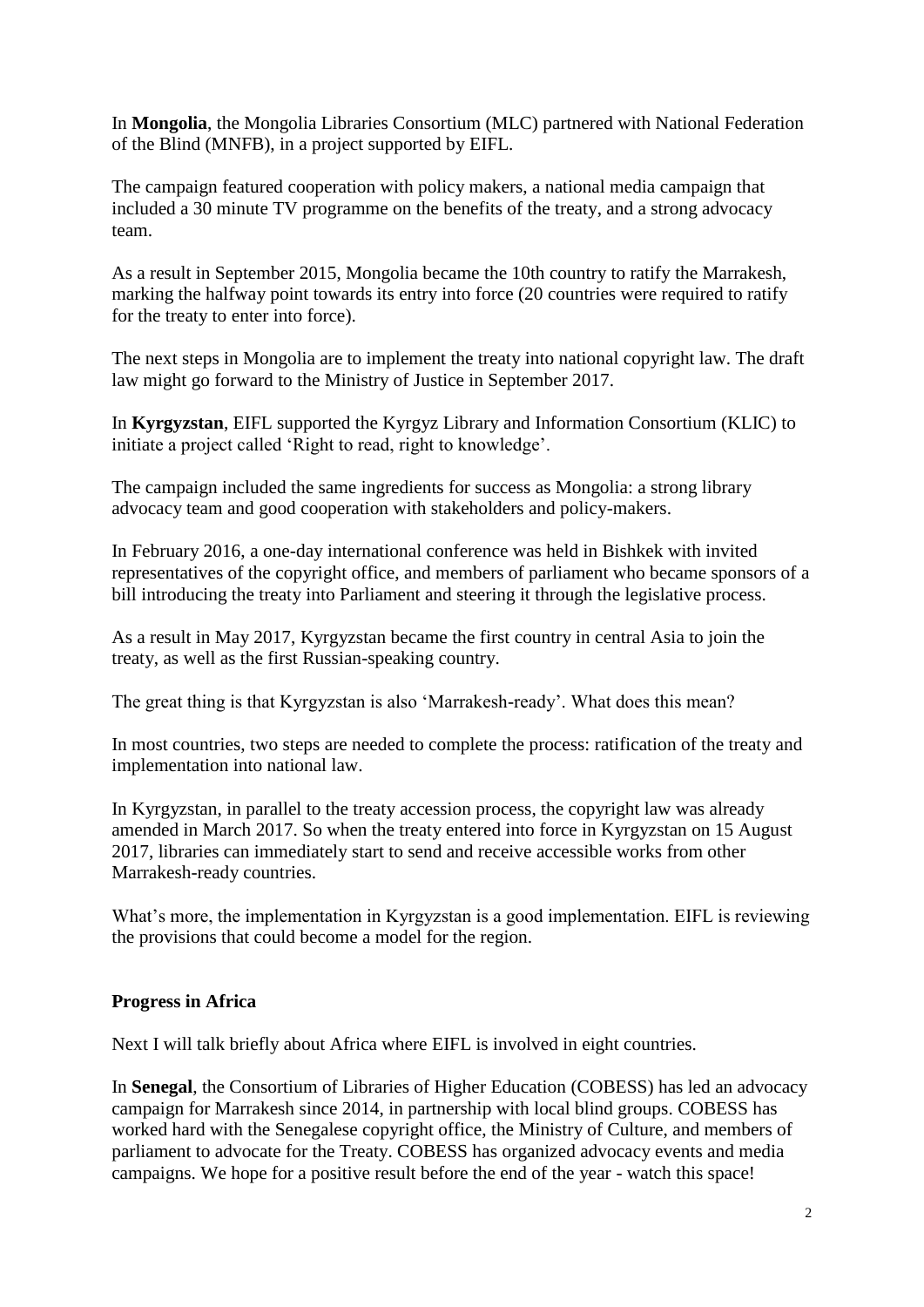In **Lesotho**, EIFL is organizing a regional expert seminar in September 2017 with the Lesotho Library Consortium (LELICO) and the Registrar General's Office. The seminar is part of a government action plan to work towards ratification of the Treaty, initiated by LELICO in 2016. With a new parliament elected in Lesotho in June 2017, we hope the timing is right to get Marrakesh on the new political agenda.

In **Sudan**, the process is getting started. In May 2017, the Sudanese University Library Consortium (SULC) submitted a memorandum on Marrakesh to the ministry in charge (Council for the Welfare of Disabled Persons, Ministry of Welfare and Social Security).

In **Ghana** and **Uganda**, EIFL is cooperating with the World Blind Union (WBU) and the African Union of the Blind (AFUB).

Five countries in Africa have ratified the Marrakesh Treaty so far. Of these,

**Botswana** acceded in October 2016. EIFL will visit Botswana in September 2017 to advance domestication of the treaty in consultation with the copyright office.

**Kenya** ratified in June 2017. Treaties in Kenya have direct effect meaning that libraries can start using the treaty when it enters into force in Kenya on 2 September 2017. We will have an opportunity to discuss direct effect with copyright officials during the seminar in Lesotho in September 2017.

In July 2017, **Malawi** became the 30th country to join the treaty. Unfortunately the copyright act law that was adopted in 2016 includes a commercial availability test that is opposed by libraries. EIFL is seeking to fix the problem that would restrict the ability of libraries in Malawi to provide accessible format copies disrupting the Treaty's global effect. In August 2017, EIFL, IFLA and AfLIA (African Library and Information Association and Institutions) issued a joint statement calling on the government of Malawi to drop the commercial availability test.

# **Progress in other regions – CIS states**

EIFL is also active in the Commonwealth of Independent States (CIS) region.

The goal is to encourage Russian-speaking countries, including Russia, to join the treaty to enable an important language group to benefit.

In **Kyrgyzstan**, as mentioned above, the treaty entered into force on 15 August 2017.

In July 2017 EIFL visited **Belarus,** that has begun the process of ratifying the treaty, to discuss progress with copyright officials and libraries.

In **Armenia**, the copyright law is expected to be amended first before ratification. Marrakesh will form part of the agenda for EIFL's discussions the draft copyright law with copyright officials during a meeting planned for in October 2017.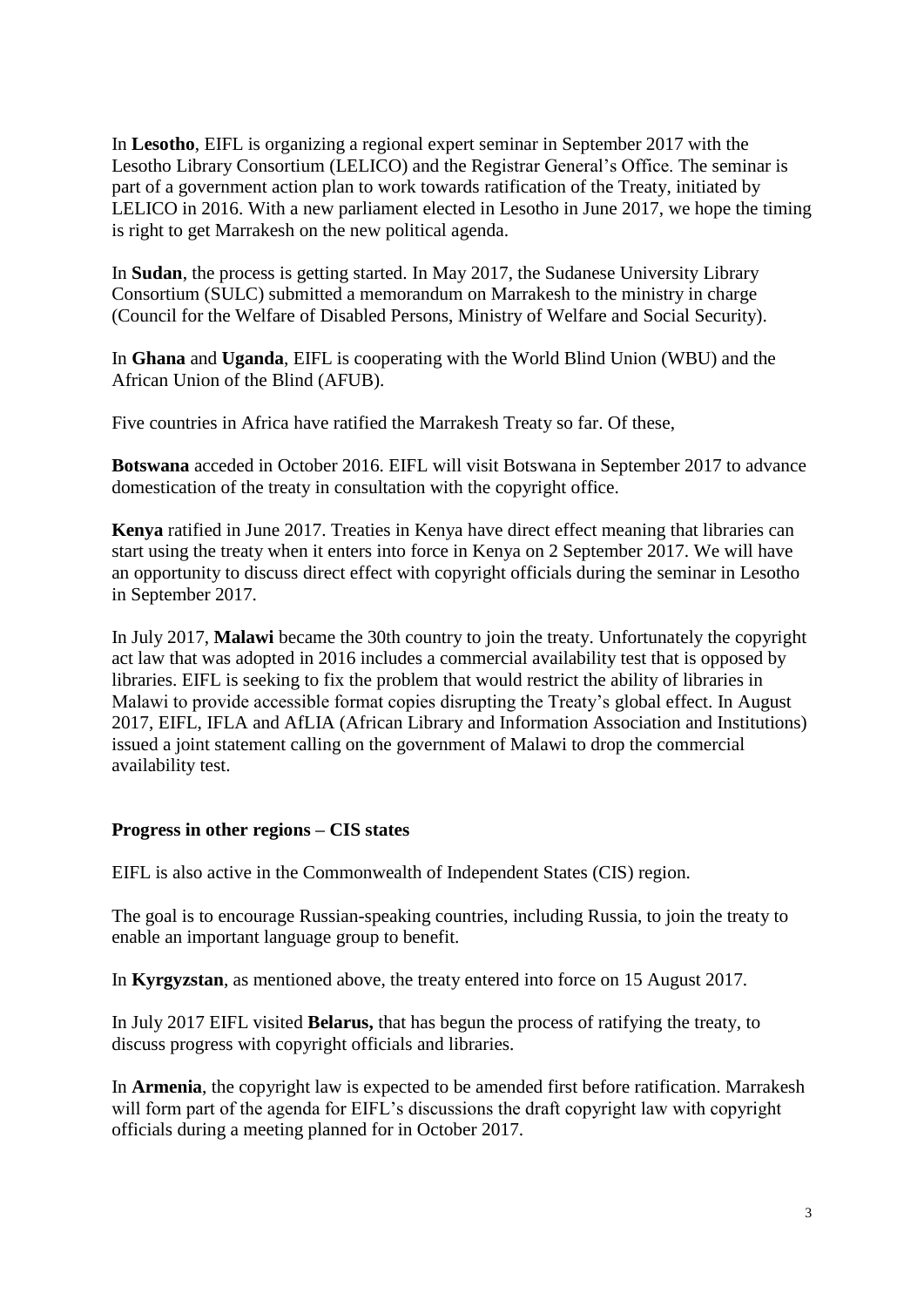In **Georgia**, we will take the opportunity to discuss treaty accession with the copyright office on the occasion of EIFL's General Assembly that takes place in Georgia in September 2017.

# **Progress in Asia**

In **Nepal**, a proposal for ratification was submitted to Parliament by the Council of Ministers in December 2016. To help prepare the ground, a seminar was co-organized in 2015 with EIFL and the Nepal Library and Information Consortium (NeLIC). During the seminar, stakeholders decided to form a 'Right to Read' campaign.

In **Thailand**, the Legislative Assembly approved ratification in April 2017. But first it is expected that the copyright law will be adapted. We look forward to an opportunity to contribute to the process, in cooperation with the World Blind Union (WBU).

In **Cambodia**, EIFL is cooperating with UNDP in Asia and the Pacific to prepare briefing information on the Marrakesh Treaty in Khmer that will also be available in Braille and audio versions.

Finally, EIFL is supporting IFLA and EBLIDA on ratification in the **European Union**.

# **Thank you to EIFL copyright librarians**

I would like to take the opportunity to publicly thank all the EIFL Copyright Librarians for their dedication and commitment to Marrakesh. It is through their work on the ground that results have been achieved.

I would like acknowledge in particular the role of Baljid Dashdeleg in Mongolia, and EIFL Marrakesh Regional Advisors, Awa Cissé (Senegal) and Sania Battalova (Kyrgyzstan).

# **What are the main issues that arise during ratification?**

Three issues come up frequently during ratification and implementation.

The first issue is asked by governments and librarians alike - does the treaty mean extra costs or obligations on the government or the library? The answer is no.

The treaty does not impose an obligation on the government, or the library, to provide accessible format copies – it simply confers the right to make an accessible copy. In other words, the treaty grants permission to do things that can't be done without permission. In fact, it should result in cost savings and other benefits.

We hope that libraries will want to use the new opportunities, but there's no obligation.

The second issue that arises relates to the role of authorized entities. Who decides who is an authorized entity? How are they managed?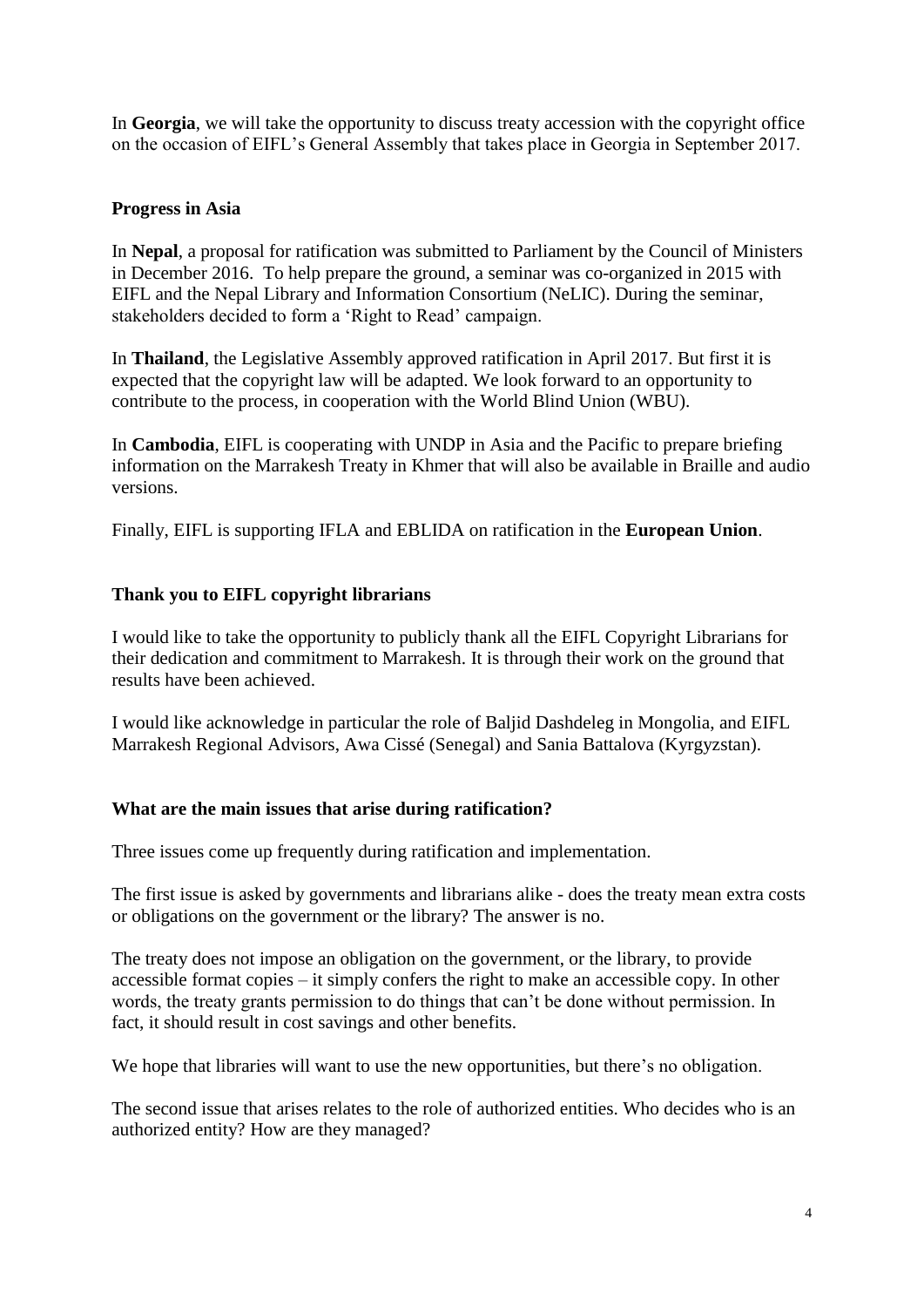The answer is there are no formalities to becoming an authorized entity – no government approval or authorization is required. The work of an entity in creating accessible formats in essence confers the recognition. Thus any library serving print disabled people on a nonprofit basis qualifies e.g. public library, university library, as well as special libraries serving people with print disabilities.

We have compiled a set of FAQs on these and other commonly asked questions, that is available online, www.eifl.net/resources/implementation-marrakesh-treaty-eifl-faqs.

The third question relates to examples of national implementations, especially as more and more countries implement the treaty. The Association of Research Libraries (ARL) has recently compiled a helpful list of national implementations.

# **Steps for success**

**Be flexible.** The examples show that there is a great variety in the road to ratification. Plan your campaign, but be prepared to be flexible and patient.

**Smart campaigns**. The campaigns in Kyrgyzstan and Mongolia contained the elements for success: a smart campaign that was focused and strategic, a champion librarian, and a favourable political environment.

**Translation**. Translate the treaty and other key documents into the local language, if not already available. For example, in Mongolia, a prerequisite for ratification of any international treaty is that it is available in the Mongolian language. Organizing the translation might help to move the process along,

**Know the publishers' position**. The publishers' interpretation of the Marrakesh Treaty is more restrictive than that of the library community. For example, publishers support the introduction of a commercial availability test in national law. Know the publishers' position so that when you are advocating to governments, you are ready to respond to questions that will come up.

#### **The last mile – no more chains**

I would like to finish with a request to LPD libraries.

In order to maximize accessible material available and to serve blind and visually impaired people everywhere, the treaty was designed to benefit all types of libraries.

General service libraries or libraries based in small or rural communities might not have the staff, resources or the technical expertise to feel confident in delivering services to a new user group.

As the treaty moves towards the 'last mile' - the practical implementation phase - EIFL encourages special libraries serving people with print disabilities to share your knowledge and expertise with other types of libraries in your country.